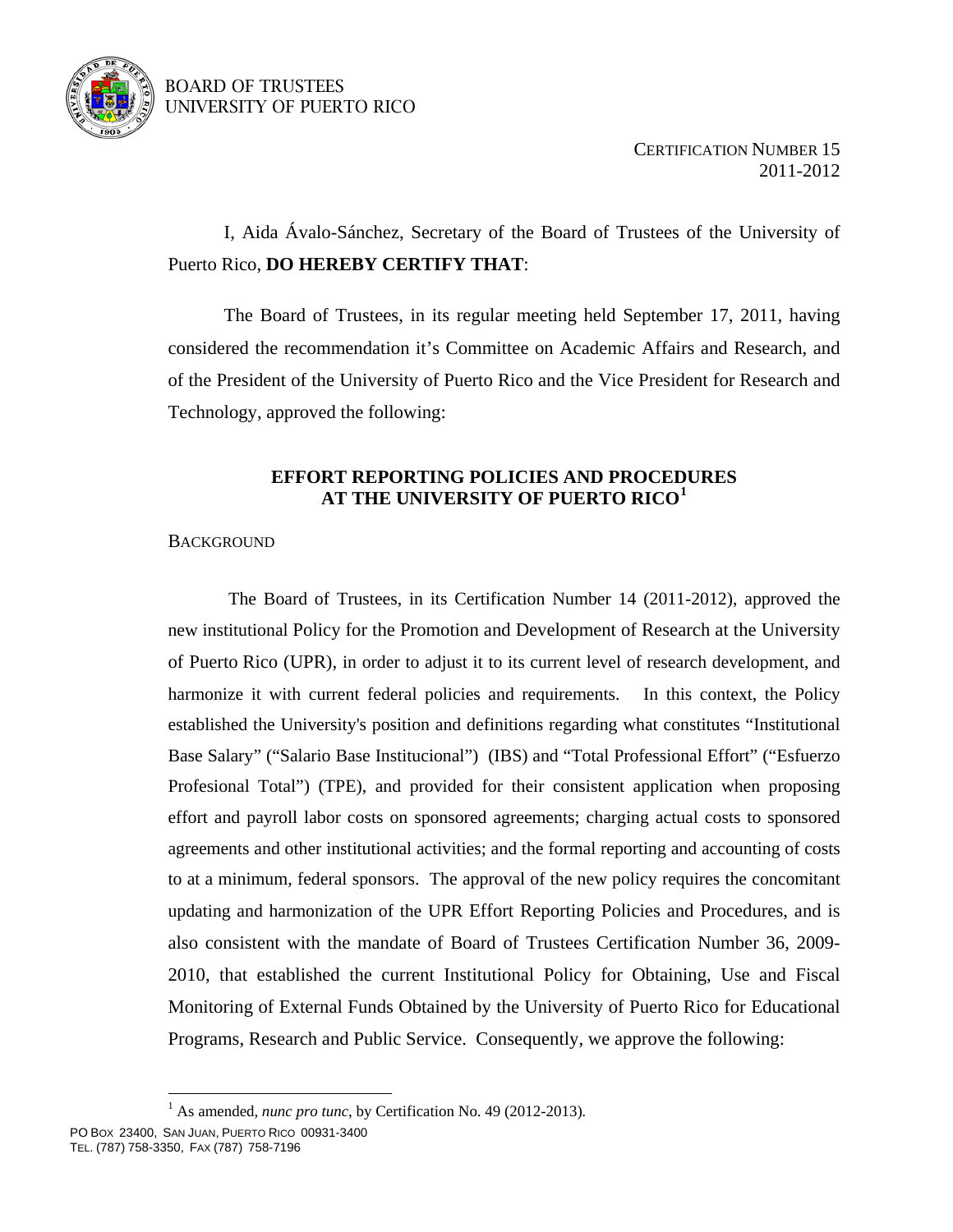

**SCOPE** 

 As a recipient of sponsored funds, the UPR must assure all sponsors that the assignment of effort, salary and fringe benefits costs are reasonable in relationship to the work performed, and that commitments have been met. Federal regulations provide a basic regulatory framework for effort reporting. 2CFR Part 220 (OMB Circular A-21) requires that any individual, who performed work on a federally sponsored project, including federally funded sub-awards received from other institutions, industry or State, must certify that the effort, paid or committed, is reasonable. The UPR's effort reporting policies and procedures are the mean by which these reporting and certification responsibilities are fulfilled.

This overarching set of policies and procedures applies to all individuals whose salaries are charged to sponsored projects (in whole or in part), whose effort has been committed as part of cost sharing/matching funding, and whose responsibilities involve certifying the effort of other individuals. Non-compliance would affect the University's reputation, jeopardize future funding from the Federal Government and collaborations with other institutions, and can lead to financial penalties and/or expenditure disallowances. For instance, disallowance of costs charged for salary and wages, would also limit the recovery of Facilities and Administrative (F&A) costs (i.e. indirect costs).

 The University of Puerto Rico shall utilize a web-based Effort Reporting System to generate periodic effort reports in compliance with university and sponsor requirements. Each Personnel's Effort Report accounts for 100% of the effort required in fulfilling the employee's obligation or professional activities for the University (Total Professional Effort, TPE), and for which the employee is paid by the University in their Institutional Base Salary (IBS). The institutional definitions of TPE and IBS are contained in this document, and in Certification Number 14 (2011-2012), Policy for the Promotion and Development of Research at the University of Puerto Rico.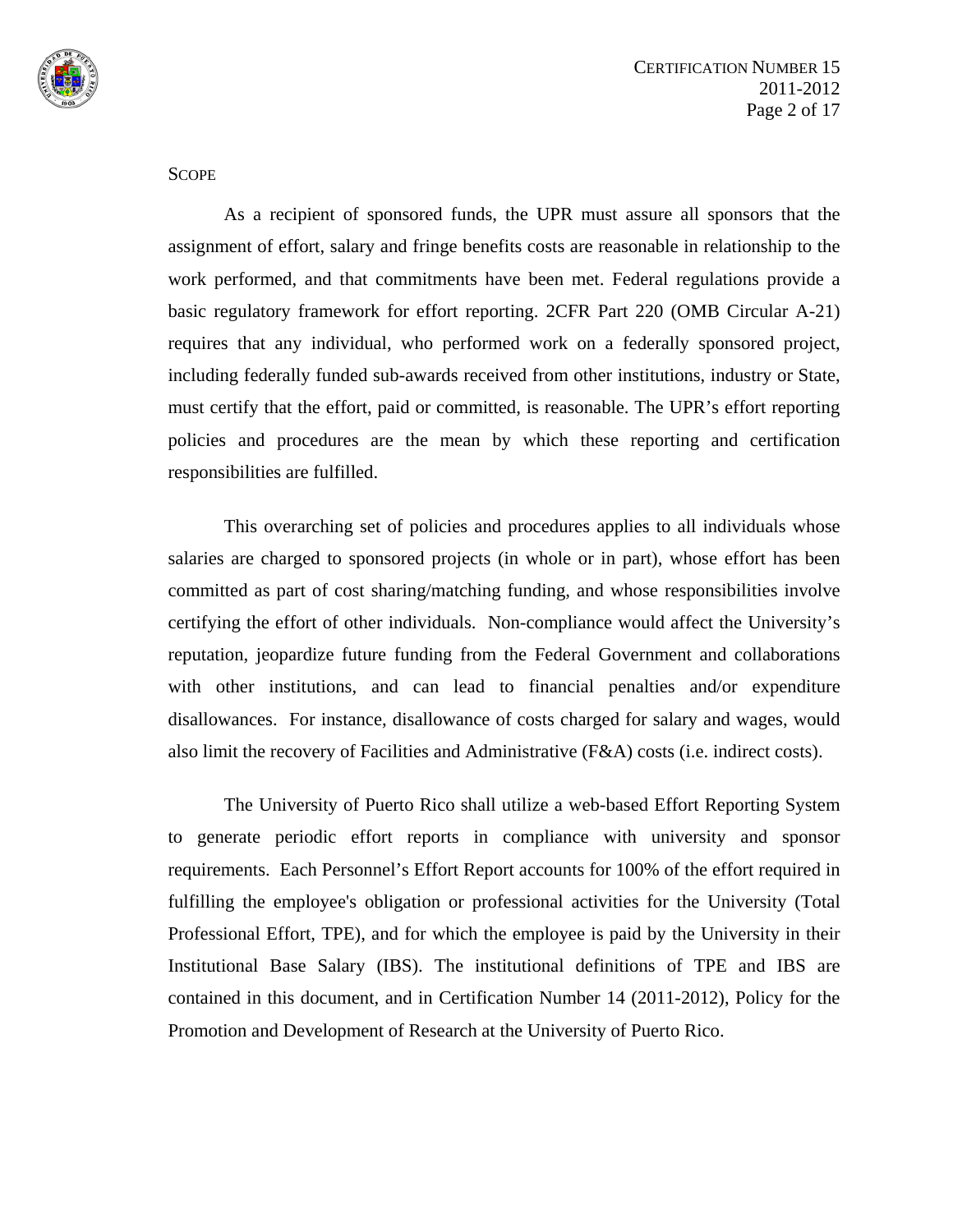

 The UPR recognizes the complexities of Effort Reporting and the challenges of federal compliance. Therefore, these policies, procedures, electronic forms, data and systems used in effort reporting will continue to be evaluated for opportunities to improve their effectiveness.

### PURPOSE

 The purposes of this document are: (1) to comply with the Federal Regulations **2 CFR 220 Office of Management and Budget (OMB)** Circular A-21, Cost Principles for Educational Institutions, and all other applicable Federal Laws and Regulations, for the certification of effort performed on a federally sponsored program; and, (2) to assure that effort certifications completed in connection with University sponsored projects are accurate, reasonably reflect the actual level of effort expended on a sponsored project, and comply with sponsor's requirements, terms and conditions in areas, such as: salary charged to those projects, the commitment indicated (including mandatory and voluntary committed cost sharing) in the proposal and subsequent award, and in the corresponding estimates of facilities and administrative (F&A) costs (indirect costs) charged to sponsors.

 This document additionally provides guidelines to faculty and staff on their responsibilities in relation to institutional and sponsor Effort Reporting policies and procedures, and the required periodic effort certifications and reports. All key personnel must be aware of his/her level of committed effort to sponsored projects, ability to meet those commitments in light of any other obligations, and need to communicate any significant changes in level of sponsored projects effort to the University immediately.

**All individuals involved in the effort certification process are expected to abide strictly by the provisions contained herein.**

### **POLICIES**

**1. Each Personnel's Effort Report must reasonably account for 100% of the effort required in fulfilling the employee's obligation to the University, that is**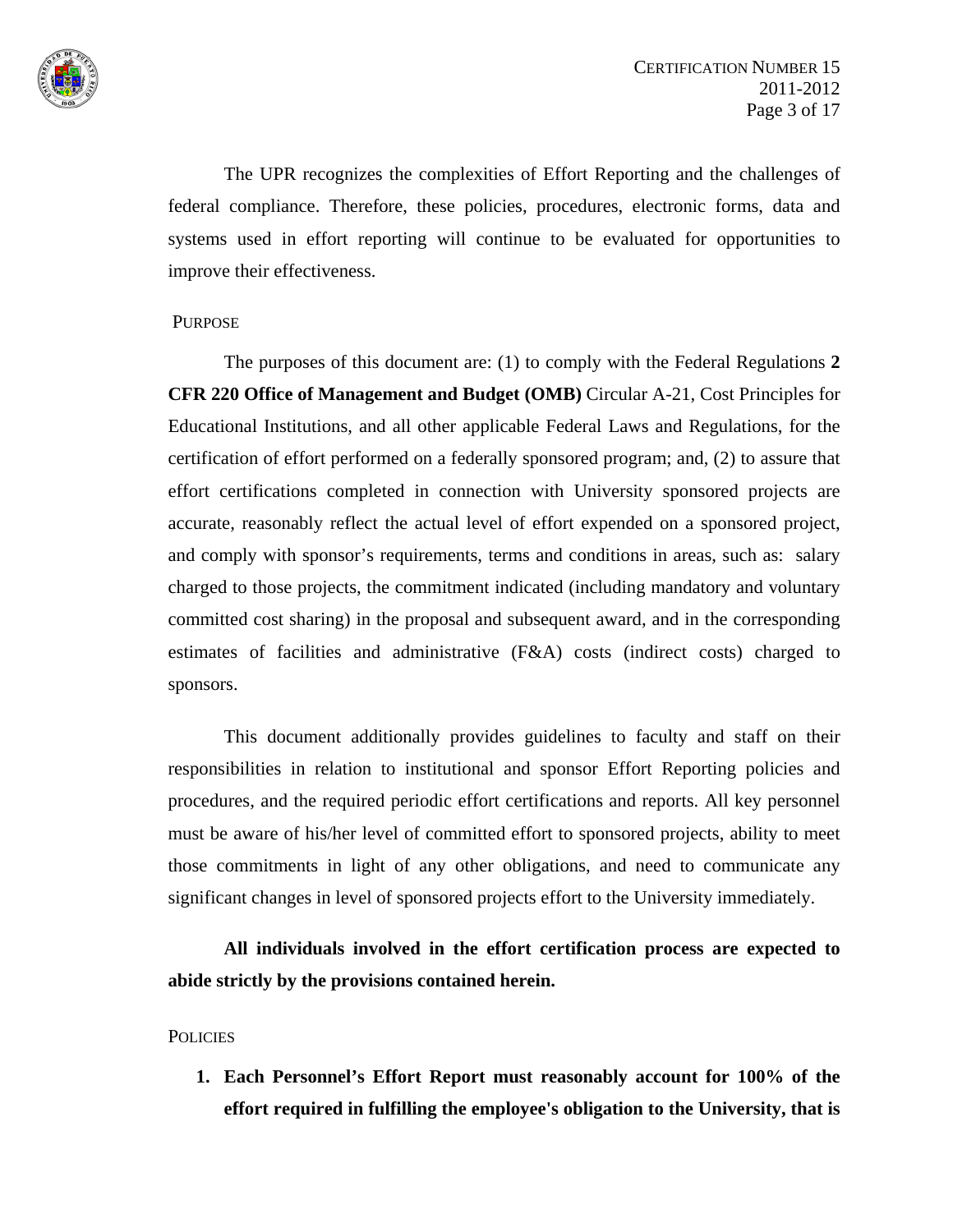

**his/her Total Professional Effort (TPE).** For Faculty personnel, effort (nonsponsored or sponsored) may be dedicated to academic instruction, conduct of research, creative activity, teaching improvement, training, and/or services. For full-time employees, 100% TPE does not equate to any set number of hours, e.g., 40 or 50 hours per week; it equates to the totality of University-compensated effort. TPE excludes effort outside of duties for the UPR, i.e. external consulting, non-UPR appointments, other non-institutional professional activities, or volunteer/unfunded activities such as community service. *A detailed list of categories or types of effort can be found in Appendix 1.* 

- **2. University personnel may receive remuneration or compensation that may involve time and effort, therefore the corresponding effort must be included in the individual's Effort Report.** The compensations received under these terms must accordingly be documented as part of the individual's IBS (see Appendix 2). However, as per OMB A-21 Attachment J, #10.d, compensation that is non-effort related may not be included in the institutional base salary for determining estimates chargeable to federally sponsored awards unless prior approval has been obtained from the sponsor. According to OMB A-21 in unusual cases where consultation is across departmental lines or involves a separate or remote operation, and the work performed by the consultant is in addition to his regular departmental load, any charges for such work representing extra compensation above the base salary are allowable provided that such consulting arrangements are specifically provided for in the agreement or approved in writing by the sponsoring agency.
- **3. In conformity with sponsor requirements and institutional authorizations, university personnel may commit and/or charge a percentage of their TPE (minimum of 1%, but not to exceed 100%) to sponsored program/project agreements.**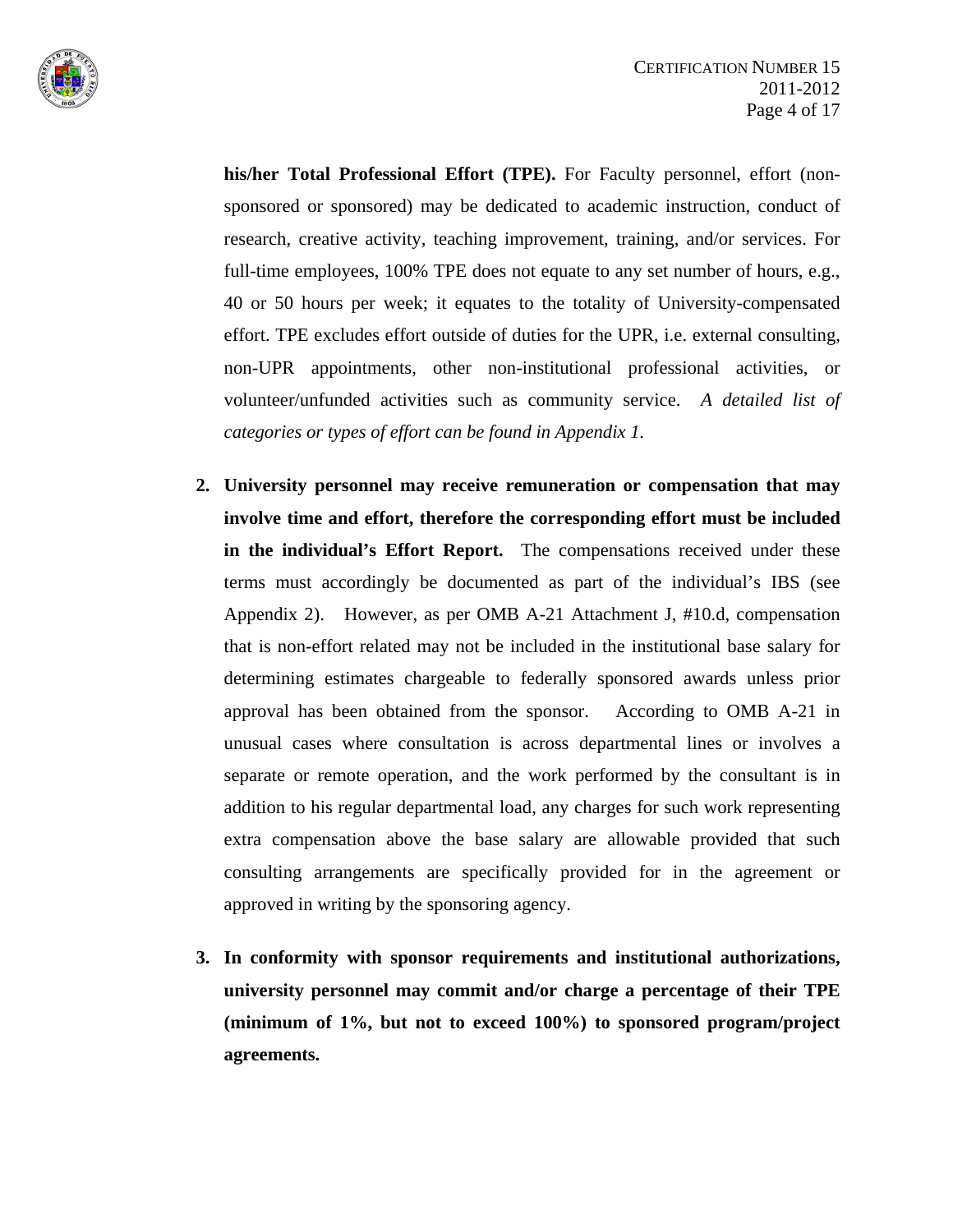

- a. Principal Investigators (PI) are expected to commit and request direct salary support from sponsors on their projects. However, a minimum level of effort of no less than 1% is expected to be contributed and certified by the PI when no direct salary support is requested. *The exception is equipment and instrumentation grants or dissertation grants typically do not require a minimum level of effort by the PI.*
- b. Consideration for maximum effort should be reasonably estimated and correctly and accurately reflect the percentage dedicated to all of the person's duties. For example, any person who has administrative duties, instructional requirements, or office duties may not charge 100% to sponsored projects because such other duties must have some measurable amount of effort to account for these activities. The corresponding percent effort commitments for key personnel should:
	- i. Be consistent with the description of the individuals' roles on the project and be reasonable given the nature and complexity of the project;
	- ii. Reconcile with the individuals' other current and pending responsibilities, including instruction, administration, sponsored projects, or other activities; and
	- iii. Not be inflated beyond what is reasonably required to accomplish the proposed work, and be consistently reflected on the corresponding institutional authorization documentation of a proposal.
- *Conversion to person-months:* When required, to fill out the budget forms for the SF 424 R&R grantees will need to convert percent-of-effort to person months. Conversion of personnel percent effort commitment to sponsor defined "person months" (i.e. NIH) should be calculated considering the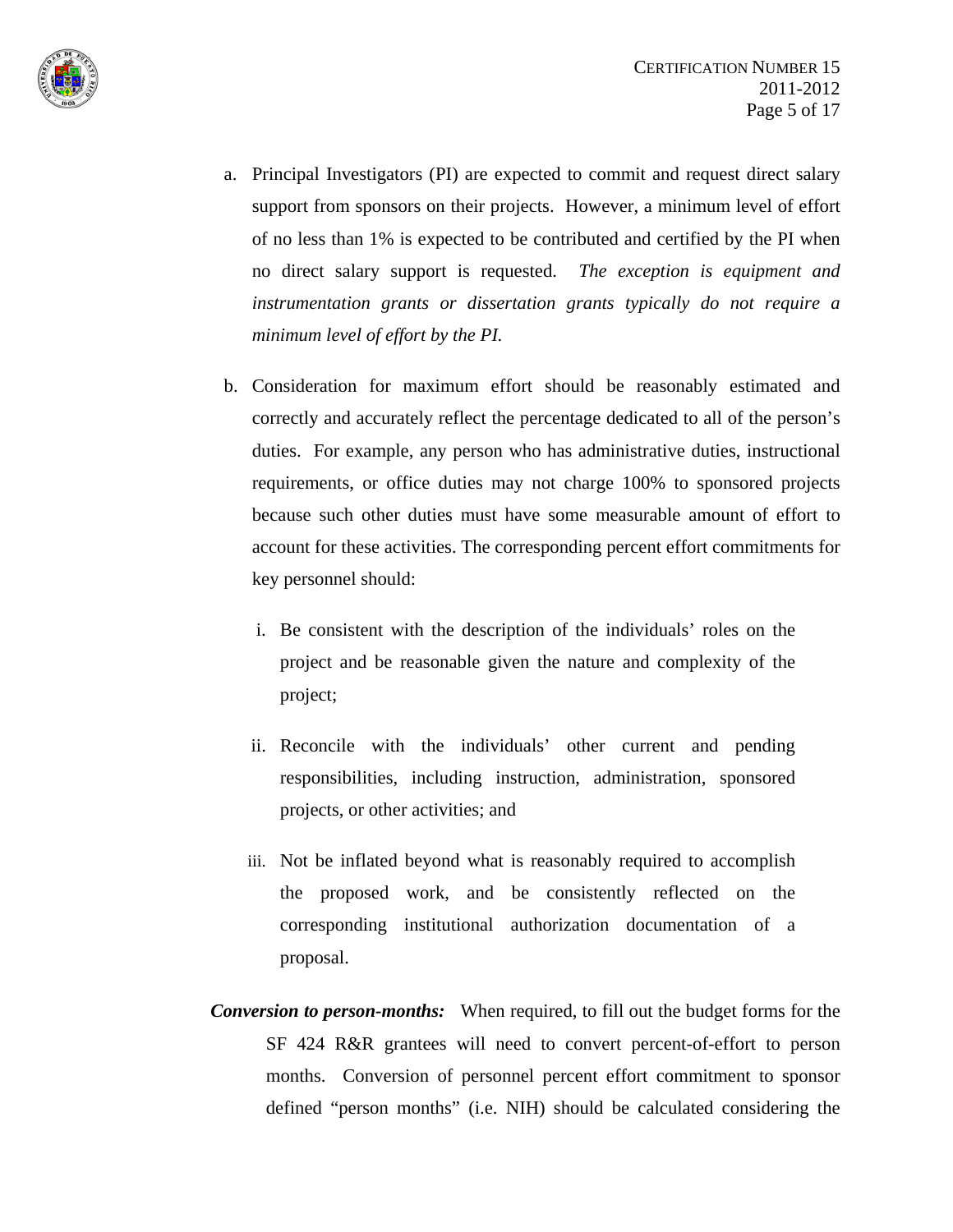

corresponding and applicable Academic Year and Summer Terms. For the U.P.R., the actual academic year and summer terms are as follows:

- Academic Year (AY) based on 9-months  $(AY_9)$  all U.P.R. campus except UPR-Carolina and UPR-MSC.
- Academic Year (AY) based on 10-months  $(AY_{10}) U.P.R$ . Carolina.
- Summer Term (ST) for AY<sub>9</sub> is of 3 months  $(SM_3)$  all U.P.R. campus except UPR-Carolina and UPR-MSC.
- Summer Term (ST) for  $AY_{10}$  is of 2 months  $(SM_2) U.P.R$ . Carolina.
- Academic Year (AY) based on a 12-months  $(AY_{12}) U.P.R$ . MSC and all other units within other campuses having faculty personnel under the 12 months system.

Therefore, the conversion of percent effort to person months should be estimated as follows: **Person months = [AY or ST] x [fraction of effort]**

**Example 1**: *AY<sub>9</sub> x 25% effort* =  $9 \times 0.25 = 2.25$  person months

In specific, a PI on an  $AY_9$  appointment with an IBS of \$63,000 will have a monthly salary of \$7,000 (one-ninth of the AY). 25% of AY effort would equate to 2.25 person months (9 x 0.25=2.25). The budget figure for that effort would be \$15,750 (\$7,000 multiplied by 2.25 AY person months).

**Example 2:** *SM<sub>3</sub> x 100% effort = 3 x 1.00 = 3 person months* 

In specific, a PI on a AY<sub>9</sub> appointment with an IBS of \$63,000 will have a monthly salary of \$7,000 (one-ninth of the AY IBS), and a corresponding ST of 3 months  $(SM_3)$ . If the PI commits, charges a full summer term  $(3/9)$  or 100% of effort for the SM<sub>3</sub>,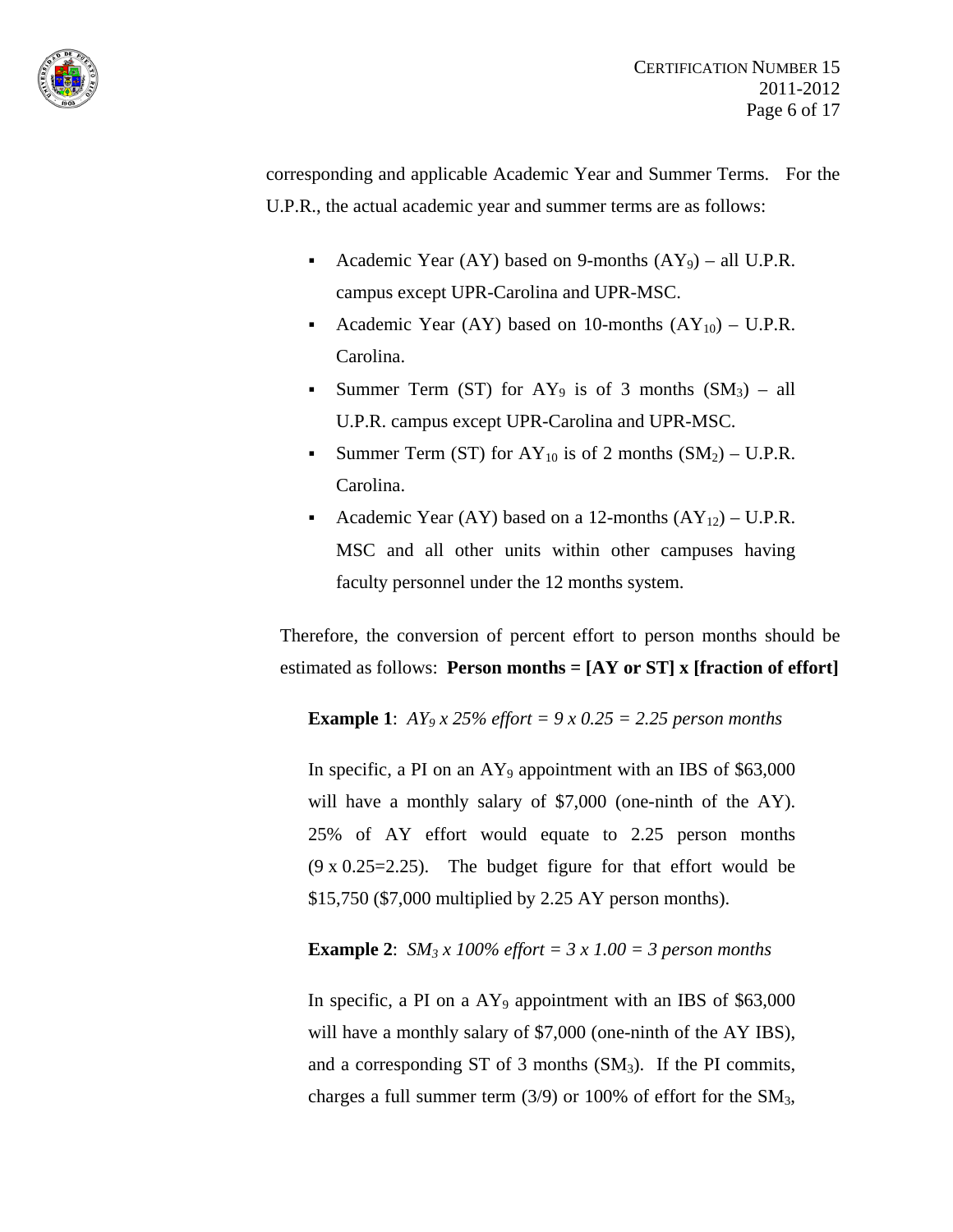

this would equate to 3  $SM_3$  person months (3 x 1.0=3). The budget figure for that effort would be \$21,000 (\$7,000 multiplied by  $3 \text{ SM}_3$  person months).

**Example 3:**  $AY_{12}$  x 25% *effort* = 12 x 0.25 = 3 *person months* 

In specific, a PI on an  $AY_{12}$  appointment with an IBS of \$72,000 will have a monthly salary of \$6,000 (one-ninth of the AY). 25% of AY effort would equate to 3.0 person months  $(12 \times 0.25 = 3.0)$ . The budget figure for that effort would be \$18,000 (\$6,000 multiplied by 3.0 AY person months).

- **4. Committed cost sharing (mandatory or voluntary) effort must be accurately documented and reported in the Personnel's Effort Report.** As per University Cost Sharing/Matching Funds Policy, in institutionally authorized sponsored projects agreements, individuals may commit part of their TPE. Faculty and personnel compensations received from University matching/cost sharing funds based on a specific percentage of their TPE must be accurate and the corresponding percent effort included in the Effort Report. In addition, cost sharing/matching funds that commit University personnel's TPE in a specific sponsored project cannot be used to satisfy a cost share commitment on any other sponsored project.
- **5. Principal Investigators (PI), Project Directors (PD) or person's having first-hand knowledge of employee effort on sponsored programs must certify that effort paid from their grant funds was reasonably expended**. For determining "reasonableness", 2 CFR Part 220 (OMB Circular A-21) states: "In an academic setting, teaching, research, service and administration are often inextricably intermingled. A precise assessment of factors that contribute to costs is not always feasible, nor is it expected. Reliance, therefore, is placed on estimates in which a degree of tolerance is appropriate… The payroll distribution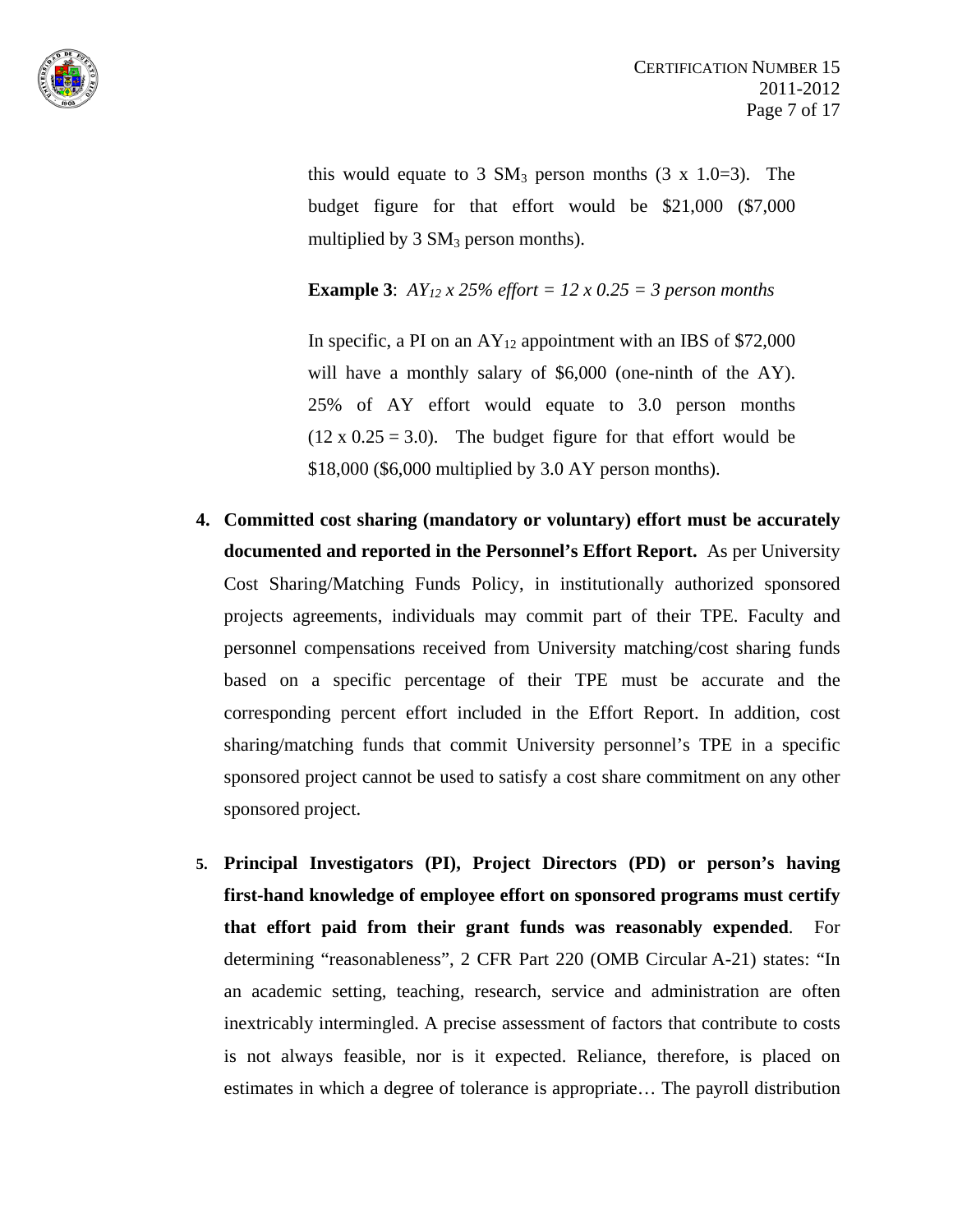

system will ... (ii) reasonably reflect the activity for which the employee is compensated by the institution..." It must be underscored that individual(s) who certify a falsified report may be subject to criminal charges.

**6. Any changes to an effort certification form must be accompanied by a corresponding change to the payroll system to correct the expense. Sponsors must be notified of changes to effort commitments at the time of the initial award, and during the course of the project, consistent with the individual sponsor's notification requirements.** The PI and their department should make corrections within 60 days after receipt of the Effort Report.

**The Institutional Base Salar**y (**IBS) is used to propose and charge salary to sponsored projects.** The IBS of the Faculty Personnel dedicated to academic instruction, who also conduct research, creative activity, teaching improvement, training, and/or services, is defined to be their annual permanent salary as it appears in the employment contract of the employee or subsequent letters of notice of salary increase/decrease plus any supplemental compensation of one full year or more (see Appendices 1 and 2). This annual permanent salary constitutes the base pay for the individual's total professional effort (100%), independent if his/her time is devoted to teaching, research, administration, creative activity, service, clinical activities, other activities and/or a combination of these, and in conformity with the provisions contained in Articles 49 and 66 of the General Rules of the University of Puerto Rico. See Certification No. 14 (2011-2012).

 According to federal regulations compensations included as part of the IBS must conform to the criteria delineated in Policy 8.

**7. University compensations that require or are based on the commitment of personnel's time and effort (i.e. administrative, clinical service, among others) must be included as part of an individual's IBS, provided they meet the following criteria:**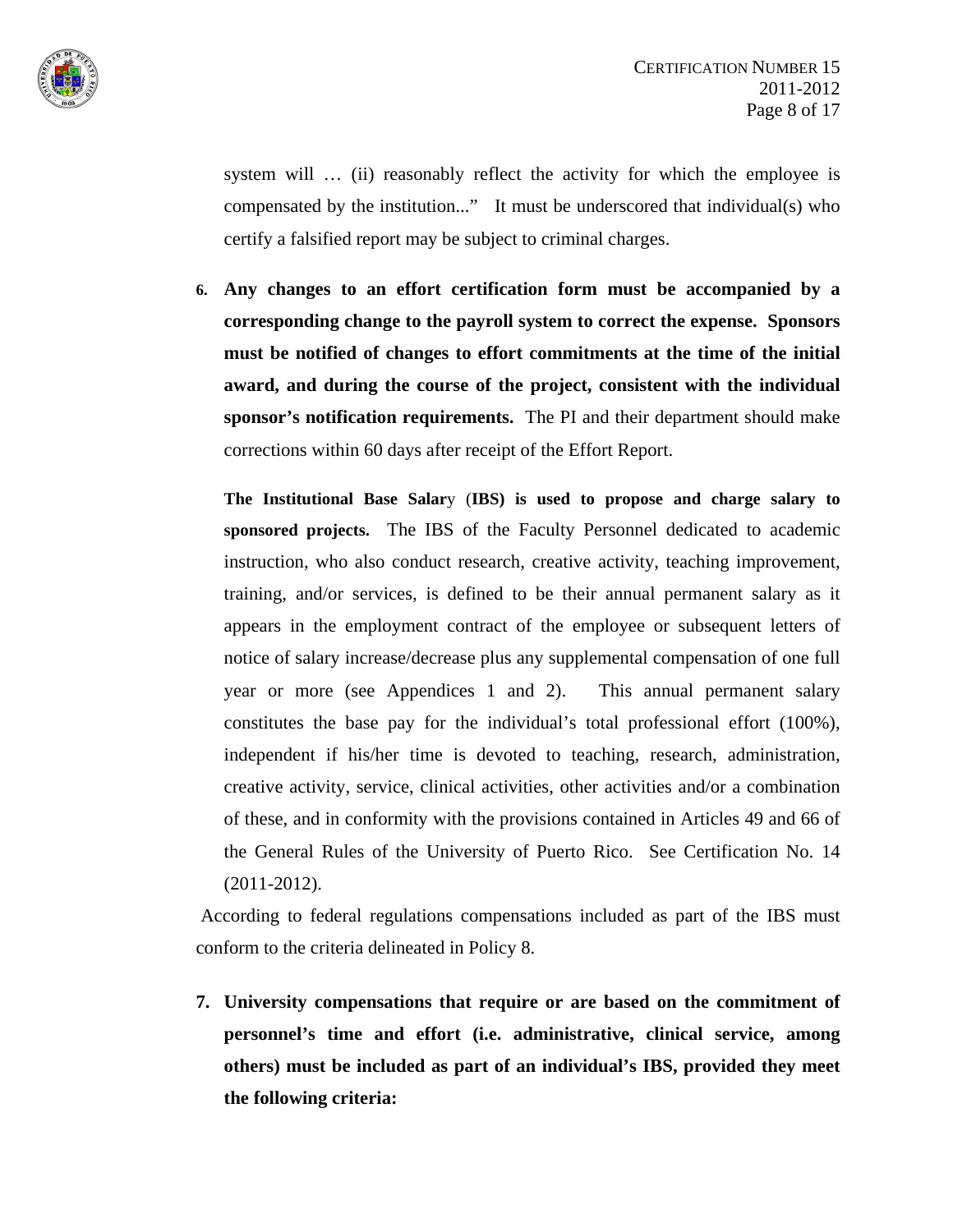

- a. The compensation must be paid through the university.
- b. The University must guarantee the compensation for a period of one (1) year or more.
- c. The compensation must be documented in the individual's human resources personnel action forms.
- d. The compensation must involve personnel time and effort.
- e. The compensation's corresponding effort must be accounted for on the individual's effort reports.

IBS excludes one-time payments, incentives or bonuses (not involving time and effort), compensations based on work overload, non-recurrent incidental work, or summer work (i.e. summer salaries when the academic year is less than 12 months), and any income that an individual is permitted to earn outside of duties for the UPR. *Additional examples are provided in Appendix 2.*

**8. In the case where the personnel IBS exceeds an agency's salary cap, no more than the percent effort committed multiplied by the salary cap may be requested or charged to the sponsor, yet the individual must still devote the full committed effort as proposed and awarded**. Sponsor imposed salary caps restrictions require additional consideration for the commitment and certification of effort for in cases where the IBS exceeds the salary cap. Effort report forms for individuals earning in excess of the capped amount must be completed in accordance with this policy and considerations. Sponsors, in particular the National Institutes of Health (NIH) may impose a cap on the reimbursement of salaries. By law, NIH may not reimburse salaries under NIH awards at an annual rate that exceeds the cap (Currently NIH Salary Cap **[http://grants.nih.gov/grants/policy/salcap\\_summary.htm](http://grants.nih.gov/grants/policy/salcap_summary.htm)**).

Nevertheless, investigators must still devote the full committed effort as proposed and awarded without regard to the salary reimbursement limitation. It can be foreseen that Salary Cap restrictions may force an automatic situation of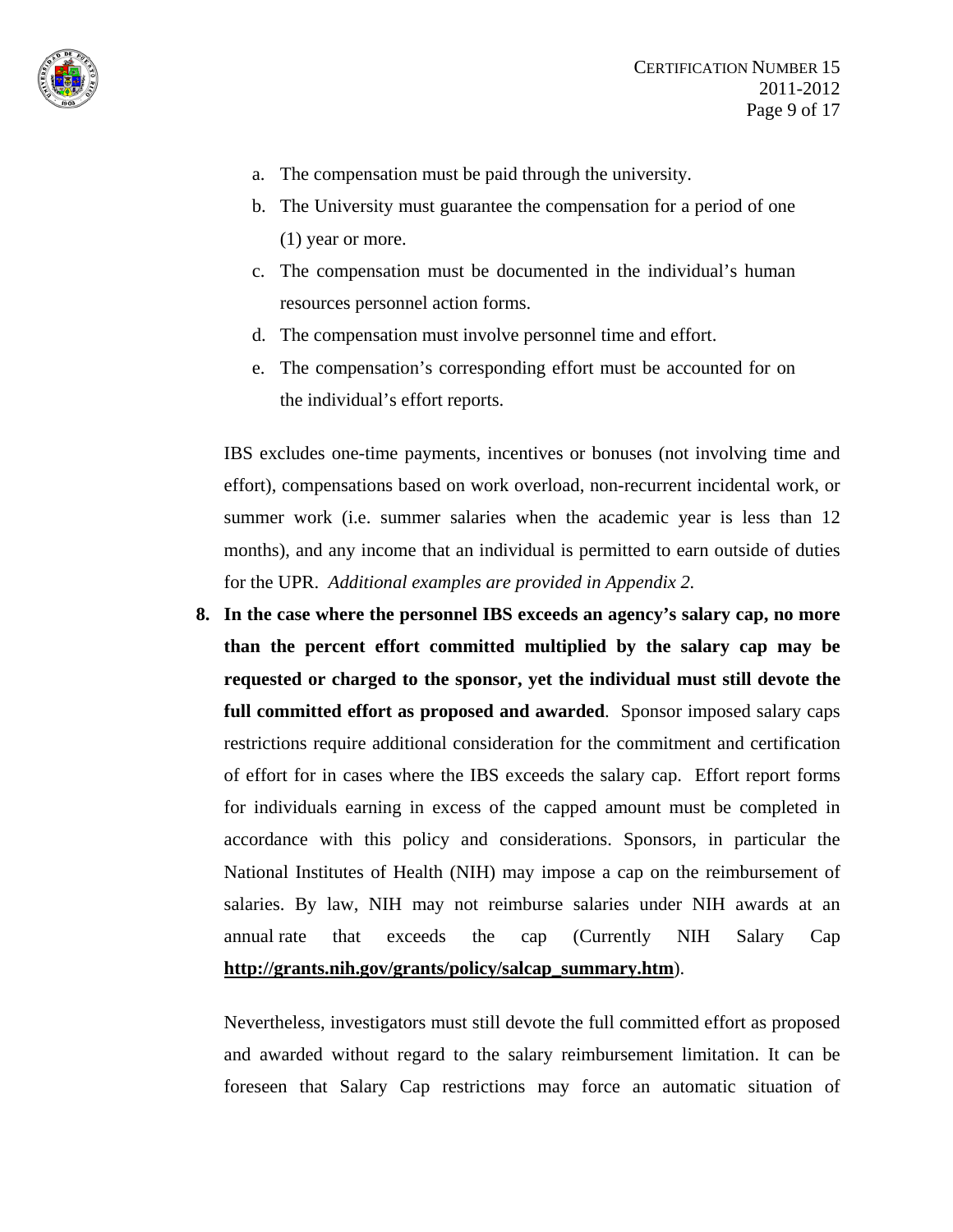

Contributed Effort (where Total Effort is split between Contributed Effort and effort allowed to be charged to the sponsor under the salary cap). The salary cap restriction requires consideration for proposal submission (tracking of cost share and committed effort) and Effort Reports.

Therefore, as shown in the example below for Professor Y, even though an individual commits 20% effort to an NIH project, the salary cap implies that the University may only charge the agency for 16% of his/hers IBS, and the remaining 4% remains committed in the form of cost sharing. Professor Y's Effort Report should reflect the total committed effort of 20%.

| Example of Professor Y who's IBS (\$250,000) exceeds NIH's Annual Salary Cap<br>$(\$199,700)$ and commits 20% to an NIH project. |                                              |                                                                                      |                                                                                                     |                                                                                              |  |  |  |
|----------------------------------------------------------------------------------------------------------------------------------|----------------------------------------------|--------------------------------------------------------------------------------------|-----------------------------------------------------------------------------------------------------|----------------------------------------------------------------------------------------------|--|--|--|
| <b>Salaries</b><br>(IBS and<br><b>NIH</b> salary<br>cap)                                                                         | <b>Percent</b><br>effort<br>committed<br>(%) | <b>Funds</b><br>estimated as<br>per IBS and<br>funds approved<br>as per NIH's<br>cap | <b>Actual percent of</b><br>faculty's IBS that<br>can be charged<br>and will be<br>supported by NIH | Percent effort $(\% )$<br>to be cost shared<br>or contributed<br>effort by the<br>university |  |  |  |
| \$250,000<br>(IBS)                                                                                                               | 20%                                          | \$50,000                                                                             |                                                                                                     |                                                                                              |  |  |  |
| \$199,700<br>(NIH salary<br>cap)                                                                                                 | 20%                                          | \$39,940                                                                             | 16%                                                                                                 | 4%                                                                                           |  |  |  |

**10. In the case of institutional units and campus with less than 12-months academic year and appointments, personnel can receive summer payments for sponsored research during the summer period, and such payments are**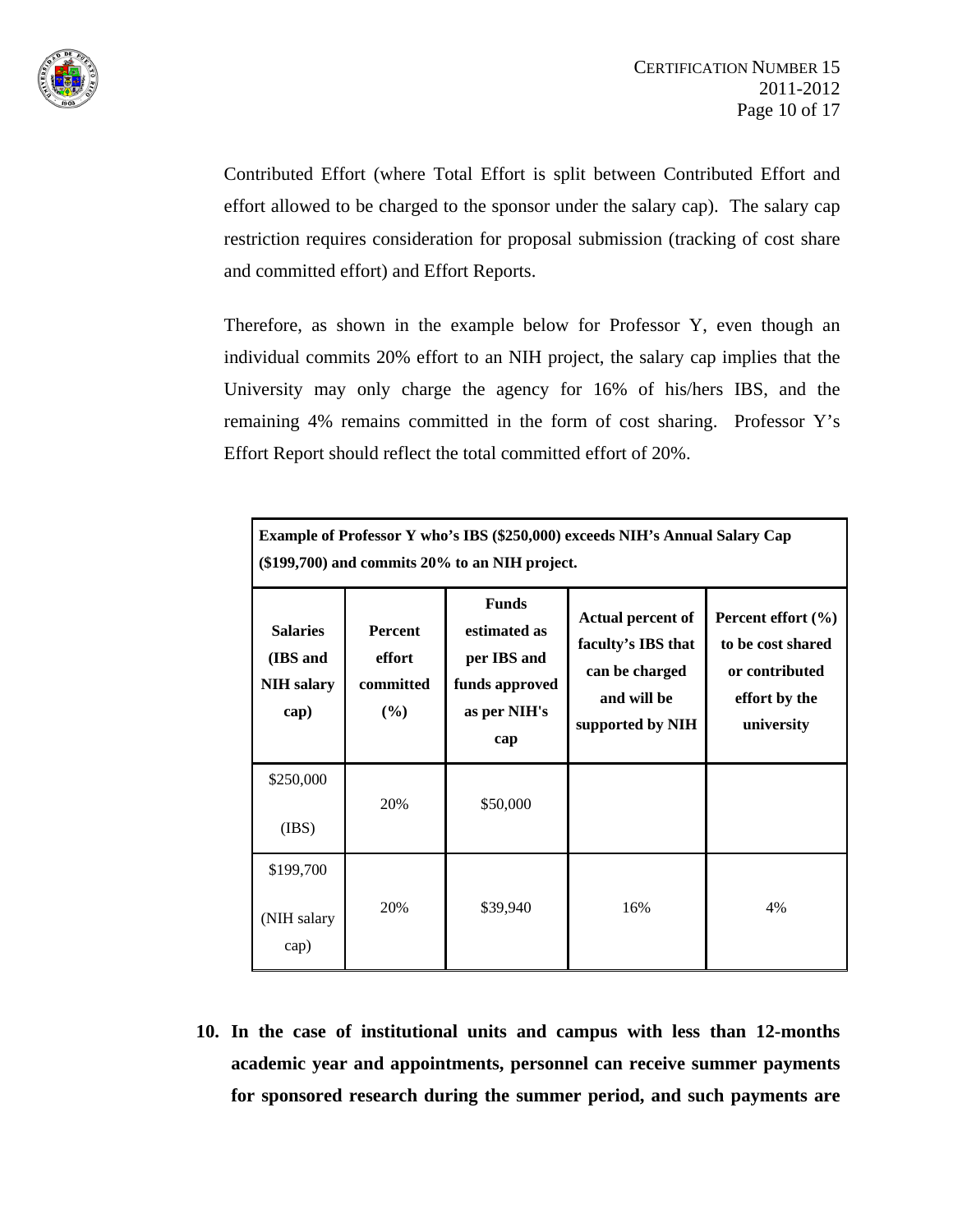

**not part of the individual's IBS. The effort personnel expend during the summer period on professional activities (i.e. summer sponsored research) is considered as work beyond the individual's TPE responsibilities during the academic year for which he/she receive their IBS.** 

# *Provided, however***, that the following specific guidelines for summer salary compensations must be strictly followed:**

- a. Summer Salary must be consistent with the current academic year's rate of pay or IBS. That is if a faculty member has an annual IBS of \$90,000. The monthly payment of such personnel is  $$90,000 / 9 =$ \$10,000. Therefore, if a faculty member receives summer salary support for one-month (1/9) the total support or compensation should be \$10,000.
- b. Personnel may not receive more than two (2) months of summer salary support from sponsored projects without prior written approval. In the case of NSF's two months rule, it applies to any one year (12 months) and carries over to the summer period; it is two months for the 12 months period. The two months cannot be processed as supplemental payments if paid during the academic year, but shall be part of the functions used to allocate the base salary. Allocations to other commitments/functions have to decrease as a result of the effort that will be dedicated to the NSF award.
- c. Personnel must be prepared to certify that the effort was expended on these projects during the summer in at least the same proportion as the summer salary charged to those projects.
- d. Personnel receiving full summer salary (3/9 maximum) from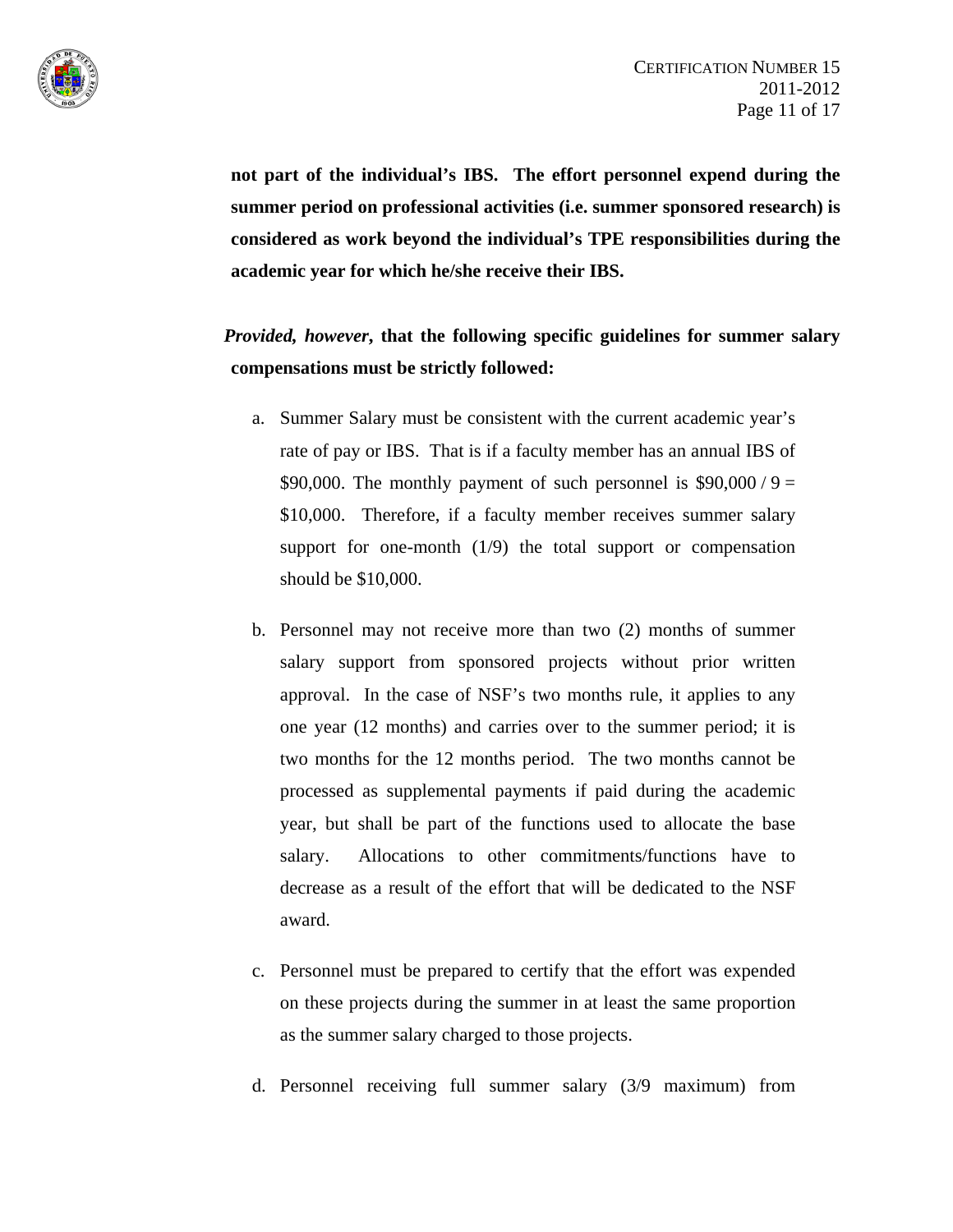

external sponsors during the summer period are ineligible for time off during that period for which they are being paid. In addition, payment of full summer salary by a sponsor means that the Faculty member cannot engage in other activities, i.e., administrative or academic activities compensated by the University. If a Faculty member has formal summer academic or administrative responsibilities, summer compensation and the corresponding effort must be adjusted proportionately.

- e. The effort *de facto* expended during the academic year, on sponsored project/programs that will only provide summer salary, is regarded or classified as uncommitted Faculty effort, and hence effort need not be identified and reported if there is no reduction to other teaching or research and/or any other duties (see University Cost Sharing/Matching Funds Policies and Procedures). This should be taken into account in the faculty personnel Effort Report.
- f. Due to the effort commitment to a sponsored project, if a sponsor has a salary cap, and if the Faculty member commits to full effort during a summer month, even though the sponsor will not pay a full salary because of the cap limitation (see example above), the Faculty member must still devote their full effort to the project during the month paid.
- g. Summer period effort reporting is required for all sponsored projects' personnel with less than 12-month appointments and that also conducts additional professional activities, particularly summer research.
- **11. PI/PDs, departments, and/or corresponding research administrators units must submit labor redistributions within 60 days from the date the original**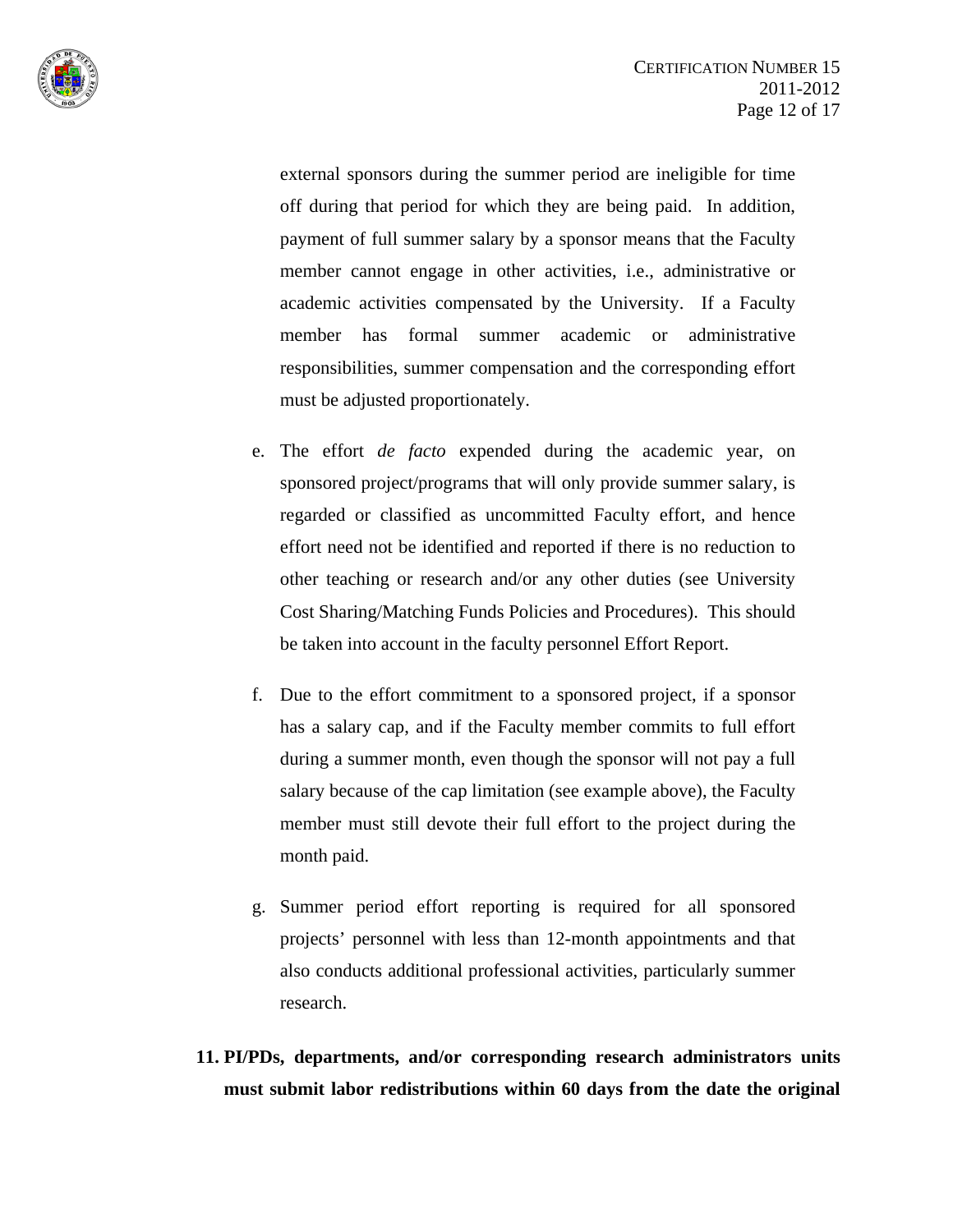

**transaction posted in the university's web-based financial, human resources and grants management system, consistent with the University's Cost Transfer Policy for all expenditure categories.** 

- **12. University campus and units must adequately document in the personnel's effort and human resources record each significant change of the PI's role, responsibilities, or distribution of effort for all PIs that hold dual, salaried appointments with other campuses or institutionally-affiliated units (clinical appointments, appointments with the Veteran's Administration).** Such documentation can be in the form of a Memorandum of Understanding (MOU), or official campus letters.
- **13. Administrative and/or disciplinary actions in accordance with University disciplinary procedures may be imposed, due to failure to follow the provisions of this effort reporting policy, to the individuals, research administration units and departments responsible for the violation(s).** Specifically:
	- a. If effort reports are not completed and returned in a timely manner, cost disallowances, such as salary costs associated with uncertified grant activity, may be removed and charged to a faculty, research administration unit, departmental, deans or chancellor account.
	- b. In consultation with the Vice President for Research and Technology, there may be the need to suspend submission of any new proposals on behalf of a noncompliant PI, or inclusion of a noncompliant researcher in proposals, until effort reports are up to date and properly completed and certified.
	- c. Certification of effort reports that are known to be materially inaccurate may expose the individual who completed the reports to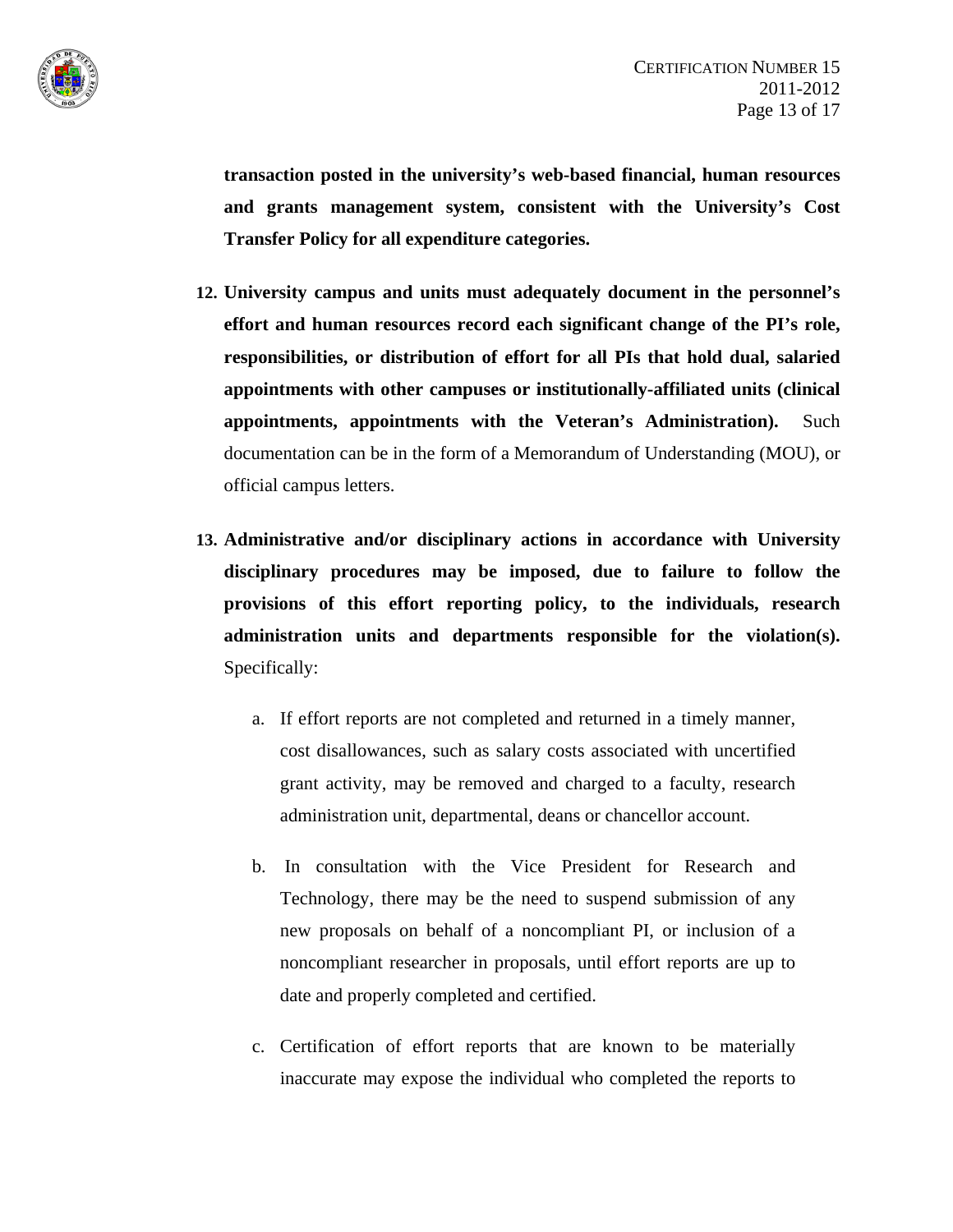

personal disciplinary action.

#### GUIDELINES AND PROCEDURES

Specific procedures for Effort Reporting at the University of Puerto Rico will be developed according to a recently implemented university-wide, web-based Effort Reporting System. The President of the University of Puerto Rico, or the person in whom he/she delegates, will issue the necessary guidelines, norms and procedures, or will amend the existing ones to implement what is established in this Policy; provided, however, that the chancellors of the institutional units can issue administrative dispositions to implement in their units what is provided in this Policy, as long as these do not contravene nor the provisions nor the established guidelines, normative dispositions or procedures issued by the President of the University. Yet, the latter administrative dispositions shall be consulted and receive the corresponding clearance from the Vice President for Research and Technology.

### **INTERPRETATION**

The President of the University of Puerto Rico shall settle any controversy, question, or clarification regarding these regulations or situations not foreseen by them.

### **AMENDMENTS**

These regulations may be amended by the Board of Trustees, *motu proprio*, or upon the recommendation of the President of the University of Puerto Rico.

## EFFECTIVE DATE

These regulations shall become effective immediately after their approval. From that date on, any policy, regulation, rule or guideline to be contrary, inconsistent or contrary to this Policy or its purposes, shall be without effect.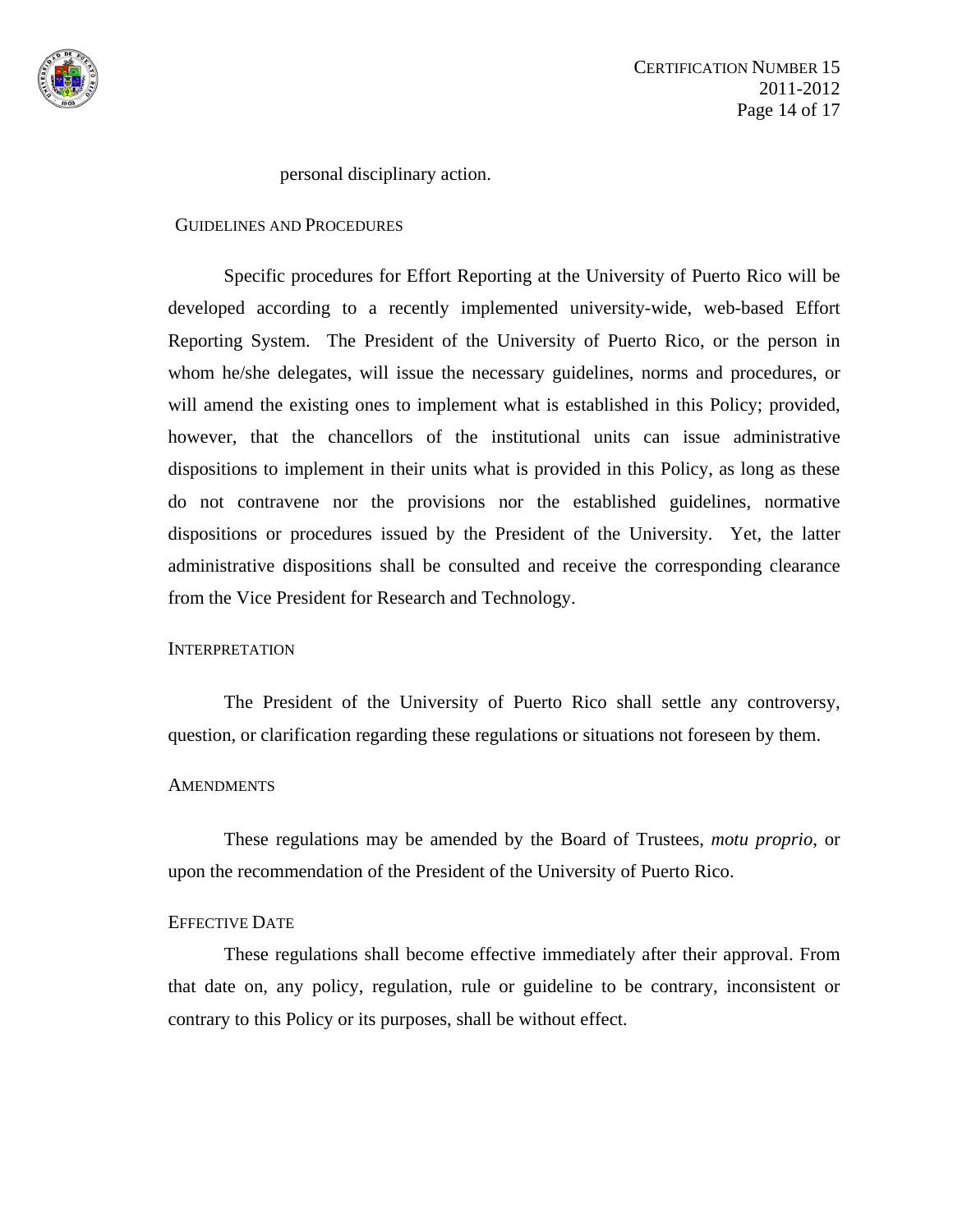

CERTIFICATION NUMBER 15 2011-2012 Page 15 of 17

**IN WITNESS WHEREOF**, issued under the seal of the University of Puerto Rico, this 19th day of September 2011.



Aida Avalo de Sinckez

Secretary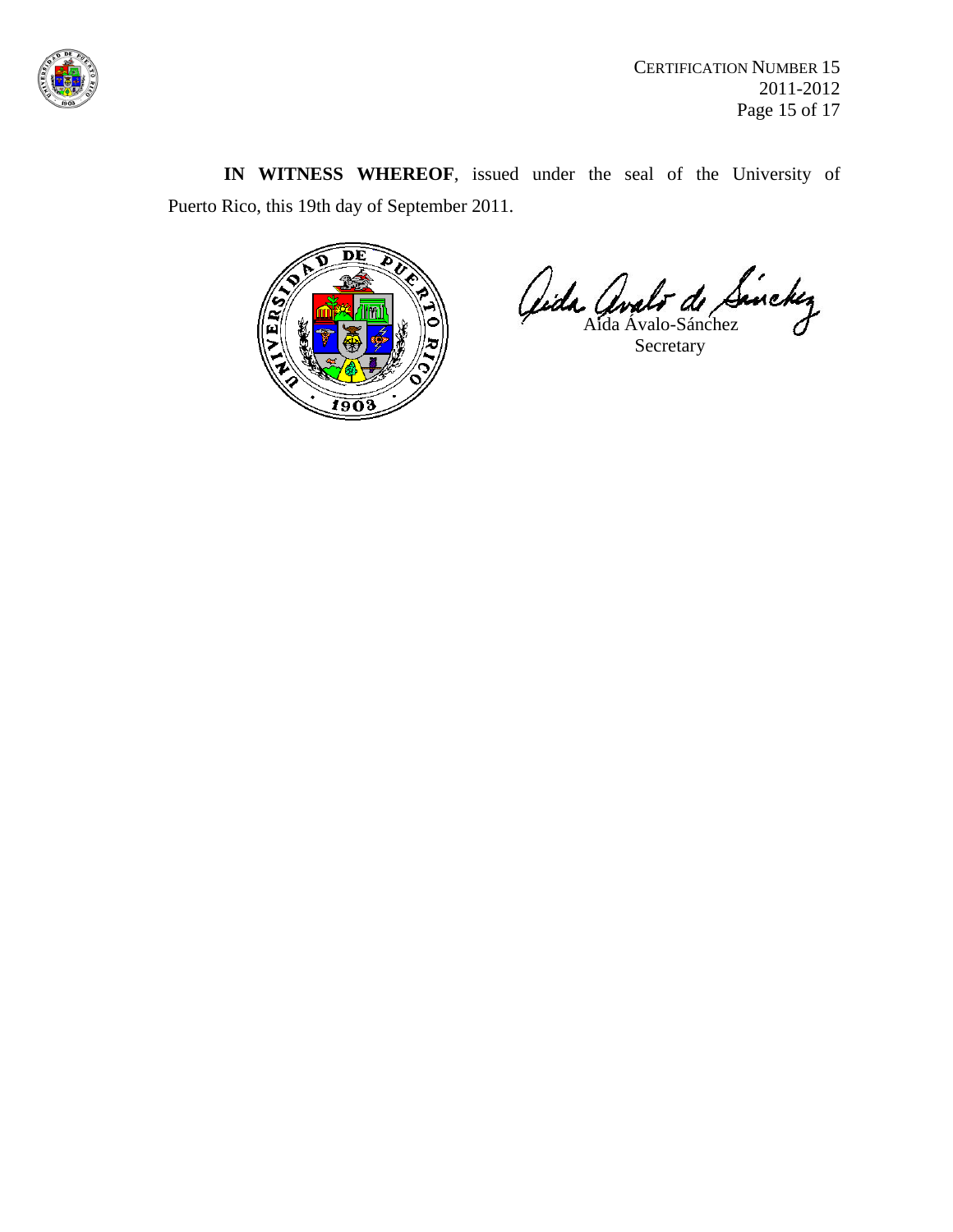

| <b>APPENDIX1</b> |                                               |                                                                                             |  |  |  |
|------------------|-----------------------------------------------|---------------------------------------------------------------------------------------------|--|--|--|
|                  |                                               | Types of efforts included and excluded in the individual's Total Professional Effort (TPE). |  |  |  |
|                  | <b>INCLUDES</b>                               | <b>EXCLUDES</b>                                                                             |  |  |  |
| $\bullet$        | Instruction/university supported academic     | Research for which the individual receives<br>$\bullet$                                     |  |  |  |
|                  | effort, including classroom teaching,         | compensation from a source other than the                                                   |  |  |  |
|                  | presentations to students/trainee groups,     | UPR as work overload (effort beyond the                                                     |  |  |  |
|                  | mentoring trainees (undergraduate, graduate,  | faculty 100% TPE) during the academic year                                                  |  |  |  |
|                  | postdoctoral fellows, and residents, among    | or during the summer period, i.e. NSF, NIH,                                                 |  |  |  |
|                  | others).                                      | industry or other private sponsors (in                                                      |  |  |  |
|                  | Externally sponsored research, including all  | conformity with Law 150 of the Government                                                   |  |  |  |
|                  | activities that the federal government        | of Puerto Rico).                                                                            |  |  |  |
|                  | recognizes as allocable to sponsored projects | Paid consulting outside of the UPR (in<br>$\bullet$                                         |  |  |  |
|                  | Departmental/university research, including   | conformity with Law 100 of the Government                                                   |  |  |  |
|                  | UPR-funded projects.                          | of Puerto Rico).                                                                            |  |  |  |
|                  | Administration (e.g. Department Chair,        | Unpaid consulting outside of the UPR, except<br>$\bullet$                                   |  |  |  |
|                  | Program Director, Dean).                      | when performed as part of an individual's                                                   |  |  |  |
|                  | Service on institutional committees,          | assigned responsibilities in the primary                                                    |  |  |  |
|                  | including IRBs, IACUCs, Academic Senate       | position.                                                                                   |  |  |  |
|                  | and other governance bodies.                  | Service on an NIH study section, NSF peer<br>$\bullet$                                      |  |  |  |
| ٠                | Activities related to pursuing intellectual   | review panel or other sponsor review.                                                       |  |  |  |
|                  | property (in conformity with Law 150 of the   | Other advisory activities for sponsors,                                                     |  |  |  |
|                  | Government of Puerto Rico).                   | regardless of whether compensation is received                                              |  |  |  |
|                  | Public service activities directly related to | Peer review of manuscripts, regardless of<br>$\bullet$                                      |  |  |  |
|                  | UPR professional duties.                      | whether compensation is received.                                                           |  |  |  |
|                  |                                               | Leadership in professional societies.                                                       |  |  |  |
|                  |                                               | Volunteer community or public service not                                                   |  |  |  |
|                  |                                               | directly related to UPR effort.                                                             |  |  |  |
|                  |                                               | Lectures or presentations for which the<br>٠                                                |  |  |  |
|                  |                                               | individual receives compensation from a                                                     |  |  |  |
|                  |                                               | source other than the UPR.                                                                  |  |  |  |
|                  |                                               | Other activities beyond or separate from<br>$\bullet$                                       |  |  |  |
|                  |                                               | assigned responsibilities in the primary                                                    |  |  |  |
|                  |                                               | position, i.e. service as primary editor of a                                               |  |  |  |
|                  |                                               | journal.                                                                                    |  |  |  |